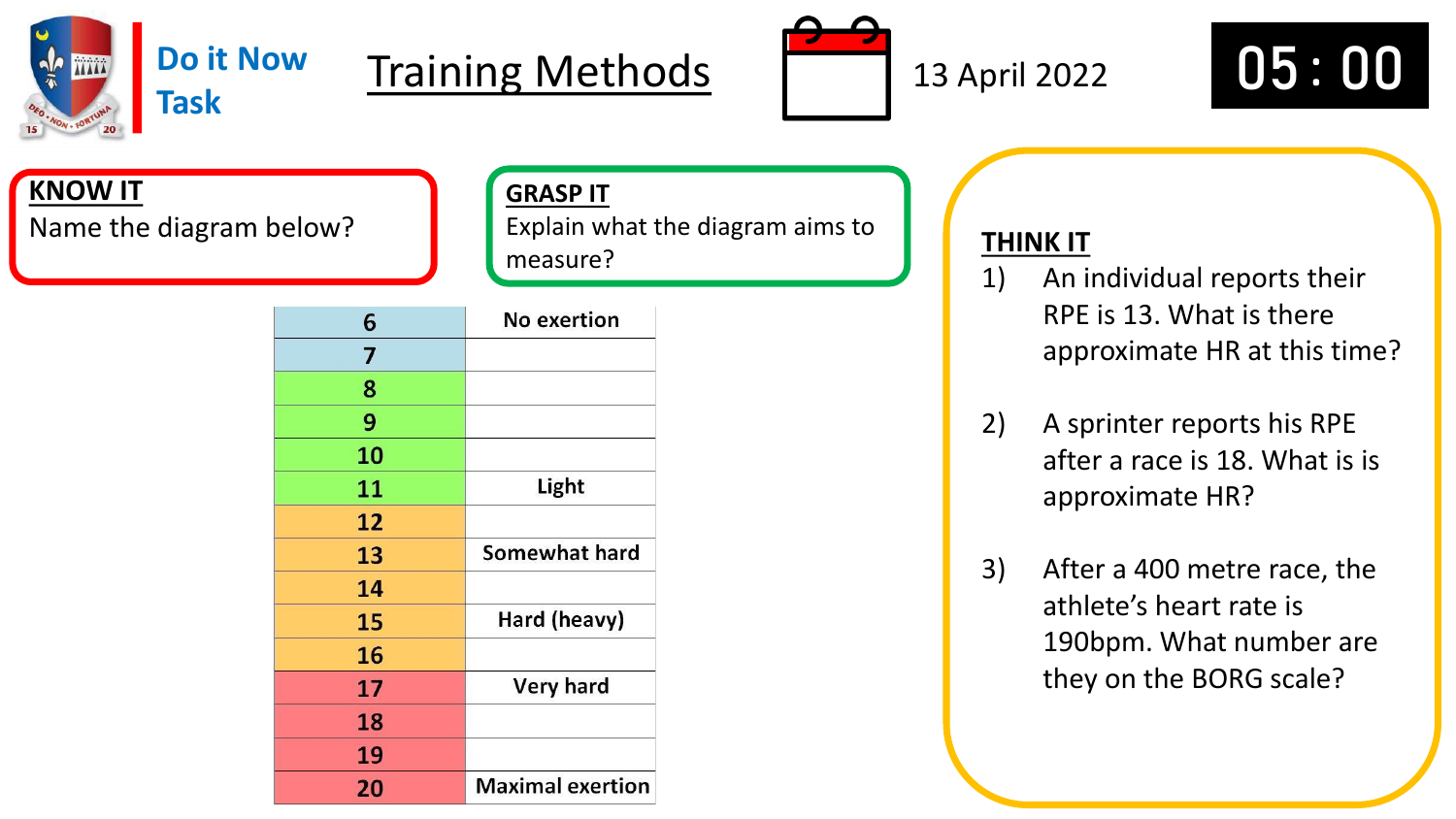

### **Do it Now Task**

# Training Methods  $\sqrt{13}$  13 April 2022  $\sqrt{05}$ : 00





**KNOW IT RPE – RATE OF PERCIEVED EXERTION**

| 6  | <b>No exertion</b>      |
|----|-------------------------|
| 7  |                         |
| 8  |                         |
| 9  |                         |
| 10 |                         |
| 11 | Light                   |
| 12 |                         |
| 13 | Somewhat hard           |
| 14 |                         |
| 15 | Hard (heavy)            |
| 16 |                         |
| 17 | <b>Very hard</b>        |
| 18 |                         |
| 19 |                         |
| 20 | <b>Maximal exertion</b> |

# **GRASP IT**

Used to measure exercise intensity by asking the performer to rate their **perceived level of exertion**. It's a scale of 6-20, 6 is no exertion and 20 is maximum exertion.

It is normally agreed that 12 - 14 is moderate intensity therefore improves AEROBIC ENDURANCE.

## **THINK IT**

- 1) 130 bpm
- 2) 180 bpm
- 3) 19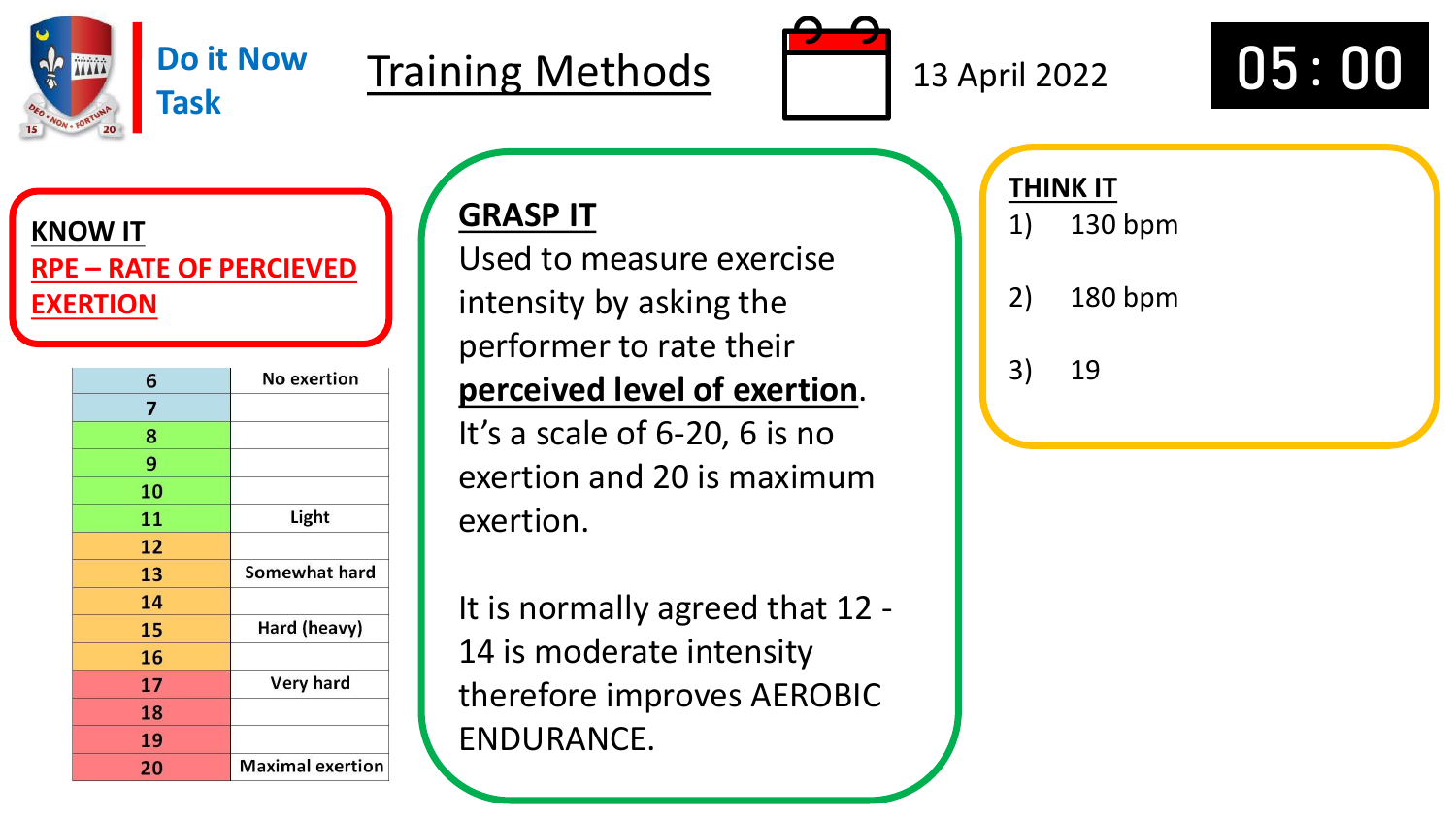



**To** secure **an understanding by** Recap the components of unit 1. **(1-4 marks)**

### **To further develop an understanding by**

Explaining your components of fitness you have suggested for your individuals specific needs.

**(5-9 marks)**

#### **To achieve excellence by**

Justify your components of fitness you have suggested for your individuals specific needs. **(10-12 marks)**

**Perseverance** Show that I give everything a go and put a lot of effort in

Health: 'complete physical, mental and social wellbeing and not only the absence of illness or infirmity'.



## **In this lesson you will be able to:** Complete 4 different revision tasks.

## *Group Task – 12 miniutes at each station!*

- Revision Clock using revision books
- 2. Question Cards CGP
- 3. Make your own flash cards
- 4. Practice 8 mark exam questions



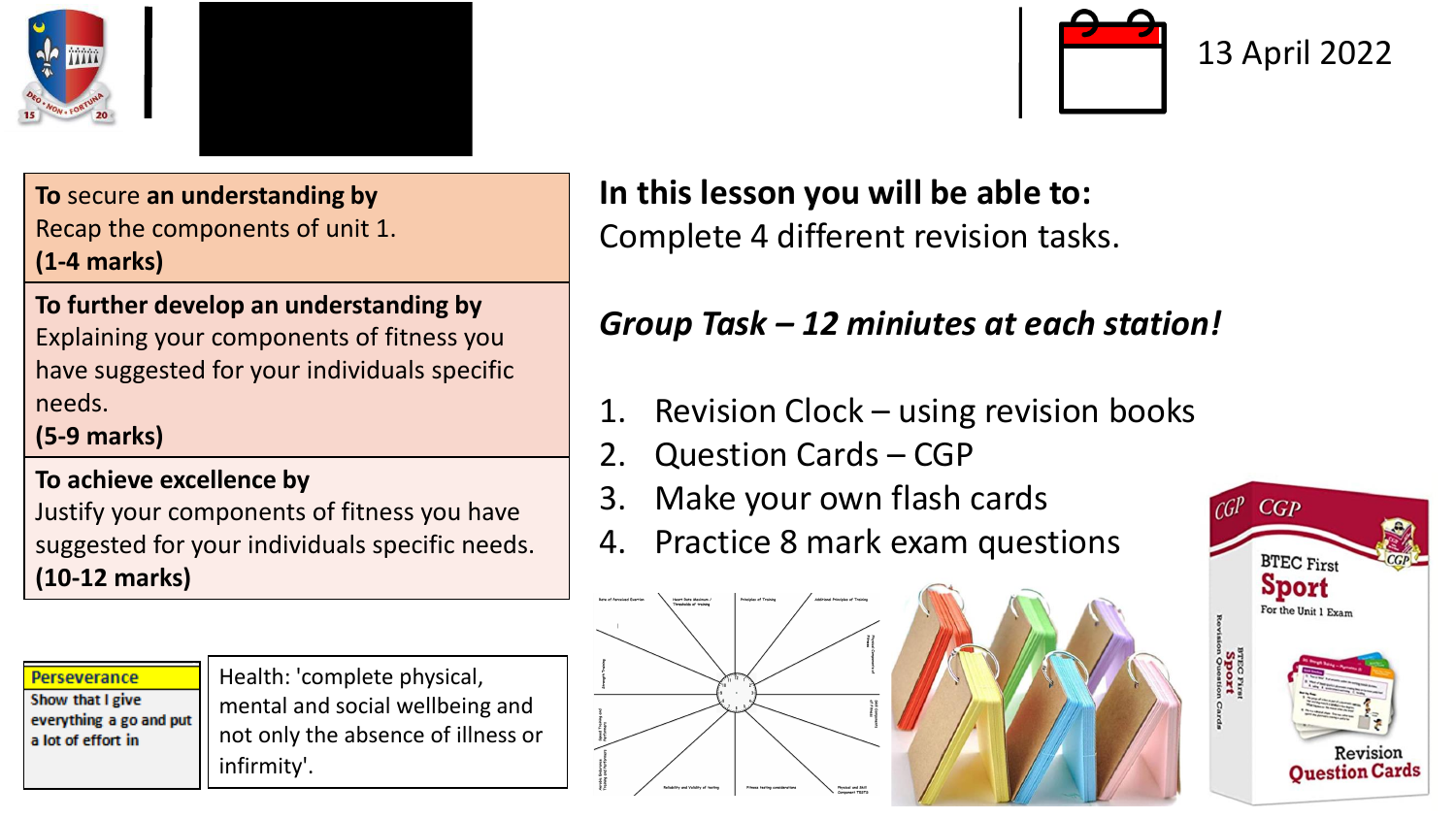